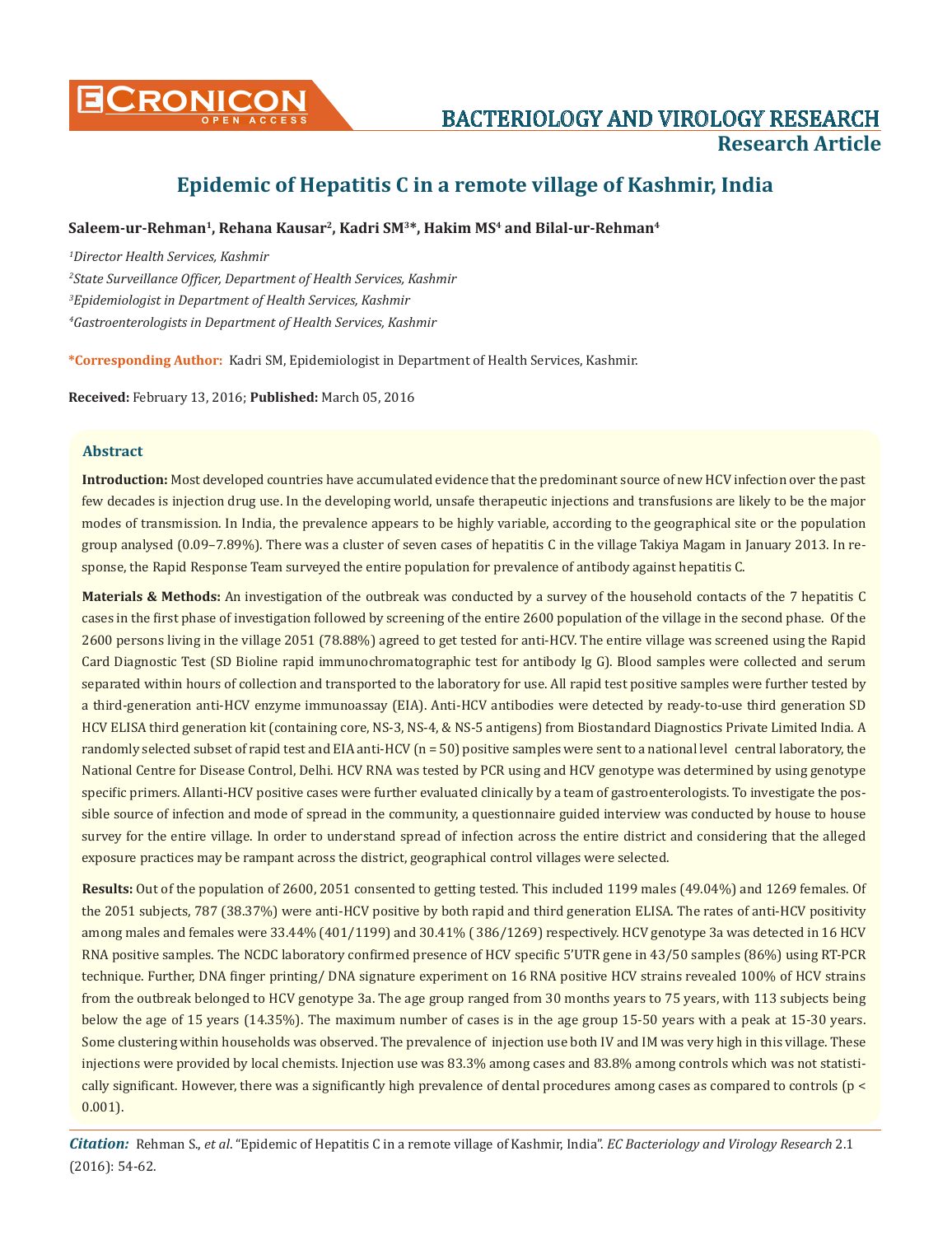**Conclusion:** In our study, we have witnessed the widespread use of injections in all the four villages and the same situation may exist in the rest of the state. Stopping the re-use of unsterilized disposable needles and syringes is important to interrupt the transmission not only of HCV but other viruses that may be transmitted via therapeutic injections. Unregulated use of injections by quacks has to be stopped in conjunction with health education of the population regarding safe injections. Injection equipment needs to be sterile and a regulatory mechanism has to be kept in place throughout the country .In addition, the use of large-volume diluents needs to be stopped because its use is rampant in the state. Moreover, use of safe injections and sterilized equipment during dental procedures is a necessity.

#### *Keywords: Hepatitis C virus; HCV genotype; Anti-HCV antibodies; Seropositive males*

## **Introduction**

Since its discovery in 1989, hepatitis C virus has been recognized as a major cause of liver disease worldwide [1]. According to recent estimates by WHO in 2014, more than 185 million people around the world have been infected with the hepatitis C virus (HCV), of whom 350,000 die each year [2]. It is estimated that 3-4 million people are infected with HCV each year [3]. One third of those who become chronically infected are predicted to develop liver cirrhosis or hepatocellular carcinoma [2]. Of the more than 500,000 new cases of liver cancer that occur each year, 22% (>100 000) are attributable to HCV infection. The modes of spread of HCV are blood transfusions from unscreened donors, injection drug use, unsafe therapeutic injections and other health care related procedures [1].

In the developing world, unsafe therapeutic injections and transfusions are likely to be the major modes of transmission for hepatitis C [1]. Unsafe injections may be the major source of hepatitis C in the developing world since blood transfusions are not widely available in these countries [4] as evidenced by studies in China [5], Pakistan [4] and Egypt [6]. Countries with high rates of chronic infection are Egypt (22%), Pakistan (4.8%) and China (3.2%). Limited information is available about the prevalence of hepatitis C in the general population of India. In India, the prevalence appears to be highly variable, according to the geographical site or the population group analysed (0.09–7.89%) [7]. One large population–based study which was carried out in West Bengal reported a prevalence of 0.87% with an increase in prevalence with age from 0.31% in subjects <10 years of age to 1.85% in those  $\geq 60$  years [8]. In a similar sero-epidemiological survey in Punjab the prevalence of anti-HCV positive rate was 5.2% [9].

WHO estimates that at least 12 billion syringes are sold each year for injection purposes [1]. Injection therapy is widespread and popular in the developing world. Of all the injections given, 5% or less has been found to be for immunizations; 95% were given for curative purposes, and most of these were judged to be unnecessary. Whereas, the introduction of disposable syringes largely eliminated the problem of unsafe injections in developed countries, it did not lead to safe injection practices in developing countries [9]. In the absence of a vaccine and high costs of treatment, prevention of infection remains a foremost strategy for public health professionals.

#### **Study Rationale**

In Jammu and Kashmir, India, the State Health system maintains disease surveillance activities throughout the state. It came to the notice of Directorate of Health Services Kashmir on 10<sup>th</sup> January 2013, that there was a cluster of seven cases of hepatitis C in the village TakiyaMagam. These cases had come to the local Community Health Centre for various surgical procedures and HCV was discovered as part of routine pre-operative examination since the testing for hepatitis B, C and HIV is mandatory before surgical procedures.

In response, the Directorate of Health Services Kashmir through its Rapid Response Team surveyed the household contacts of the 7 cases initially followed by the entire village population for prevalence of antibody against hepatitis C. When an unexpectedly high prevalence of anti-HCV positivity was found further investigation was conducted to determine the epidemiology of HCV infection in the affected area. In addition, three other villages in the district were investigated for HCV from January to February 2013. There is no large scale survey in the state to know the baseline data regarding hepatitis C or other blood borne pathogens.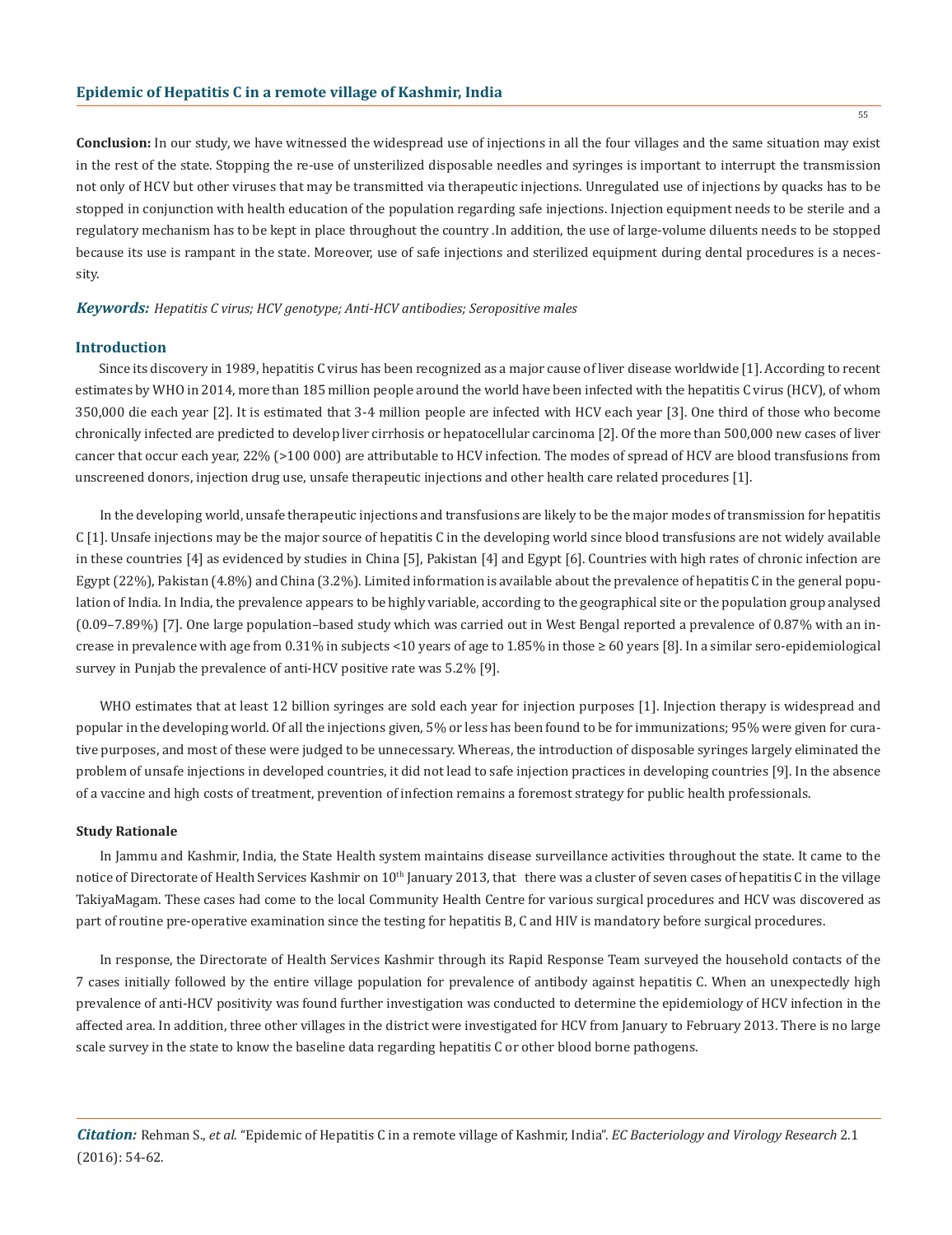#### **Methods**

**Characteristics of the affected village:** TakiyaMagam is a remote village nestled in the Himalayas approximately 9 km from Community Health Centre, Kokernag in District Anantnag of South Kashmir. The village is surrounded by high mountains and thick forests. The village has a population 2600 with 538 households. The population in the village are low-paid labourers, poorly educated and subsist on the cultivation of maize. A large number of males migrate to other places in Northern India during winter months for work and return in summer to work and live in the same village. The climate of Anantnag is temperate with a harsh winter from December to February. Most of the families in the village live in extended joint family system with average number of family members being ten. The nearest government health facility is a sub-centre in an adjacent village staffed by a female multi-purpose worker and one male multi-purpose worker which remains open from ten in the morning and closes at four in the evening. There are no qualified medical practitioners in the village and the nearest hospital is at Community Health Centre Kokernag nearly 9 km away. The villagers frequently seek health care from local unqualified pharmacists, locally known as "chemists" for minor ailments such as fever, pain, weakness, toothache, and there is a general preference for injections both intravenous and intramuscular over pills. These chemist shops provide services not only for injections but also for minor surgical procedures such as drainage of abscess, circumcision, suturing of wounds, dental extraction etc.

The HCV outbreak investigation in TakiyaMagam was carried out in two phases. In the first phase, blood samples were collected from the 58 household contacts of the initial 7 hepatitis C patients. In the second phase of the investigation, the entire village of 2600 population was screened using the Rapid Card Diagnostic Test (SD Bioline rapid immunochromatographic test for antibody IgG). Blood samples were collected and serum separated within hours of collection and transported to the laboratory for testing. All rapid test positive samples were further tested by a third-generation anti-HCV enzyme immunoassay (EIA). Anti-HCV antibodies were detected by readyto-use third generation SD HCV ELISA third generation kit (containing core, NS-3, NS-4, & NS-5 antigens) from Biostandard Diagnostics Private Limited India and 324 were tested by fourth generation ELISA. All the serology tests were conducted at Provincial Public Health Laboratory at Srinagar, the state capital. A randomly selected subset of rapid test and EIA anti-HCV (n=50) positive samples were sent to a national level central laboratory, the National Centre for Disease Control, Delhi. HCV RNA was tested by using PCR and HCV genotype was determined by using genotype specific primers for confirmation of diagnosis and further exploratory investigation of the genotypes of the virus. Further testing for genetic sequencing could not be done in the country since the facility is not available.

**Clinical Evaluation:** Allanti-HCV positive cases were further evaluated clinically by a team of gastroenterologists at the Community Health Centre Kokernag, located 9 km from the village, at a later date. All the subjects were offered tests and upper GI endoscopy when required.

Source of Infection: To investigate the possible source of infection and mode of spread in the community, the team interviewed all those subjects whose samples were taken for testing. A questionnaire guided interview was conducted by house to house survey for the entire village. In case of young children, parents were asked to provide information. The questionnaire was designed by NCDC Delhi to capture modes of transmission of HCV infection with an objective to identify practices that may be responsible for transmission of infection in the community. We studied the injection use in the past ten years in the life of a subject. The study design was a case-control study in which a case was defined as the TakiyaMagam village subject who tested anti-HCV positive in this recent investigation by the team and controls were defined as residents of this village who tested anti-HCV negative.

In order to understand spread of infection across the entire district and considering that the alleged exposure practices may be rampant across the district, geographical controls were selected (see map). The district has a total population of 1,070,144 people living in 388 villages. Of these three additional villages were selected for this survey as geographical controls: a village (Sonebrari population 3715) adjacent to the affected village of TakiyaMagam, a village (Zallangam, population 3143) not far away from the affected village but close to a large government health facility (CHC Kokernag Hospital), and a village (Veeri, population 2753) very distant from affected village. A systematic random sampling strategy was adopted to acquire the representative samples from the aforementioned villages. A total of 100 subjects from village Sonbrari, 100 subjects from village Zallangam and 200 subjects from village Veeri were selected for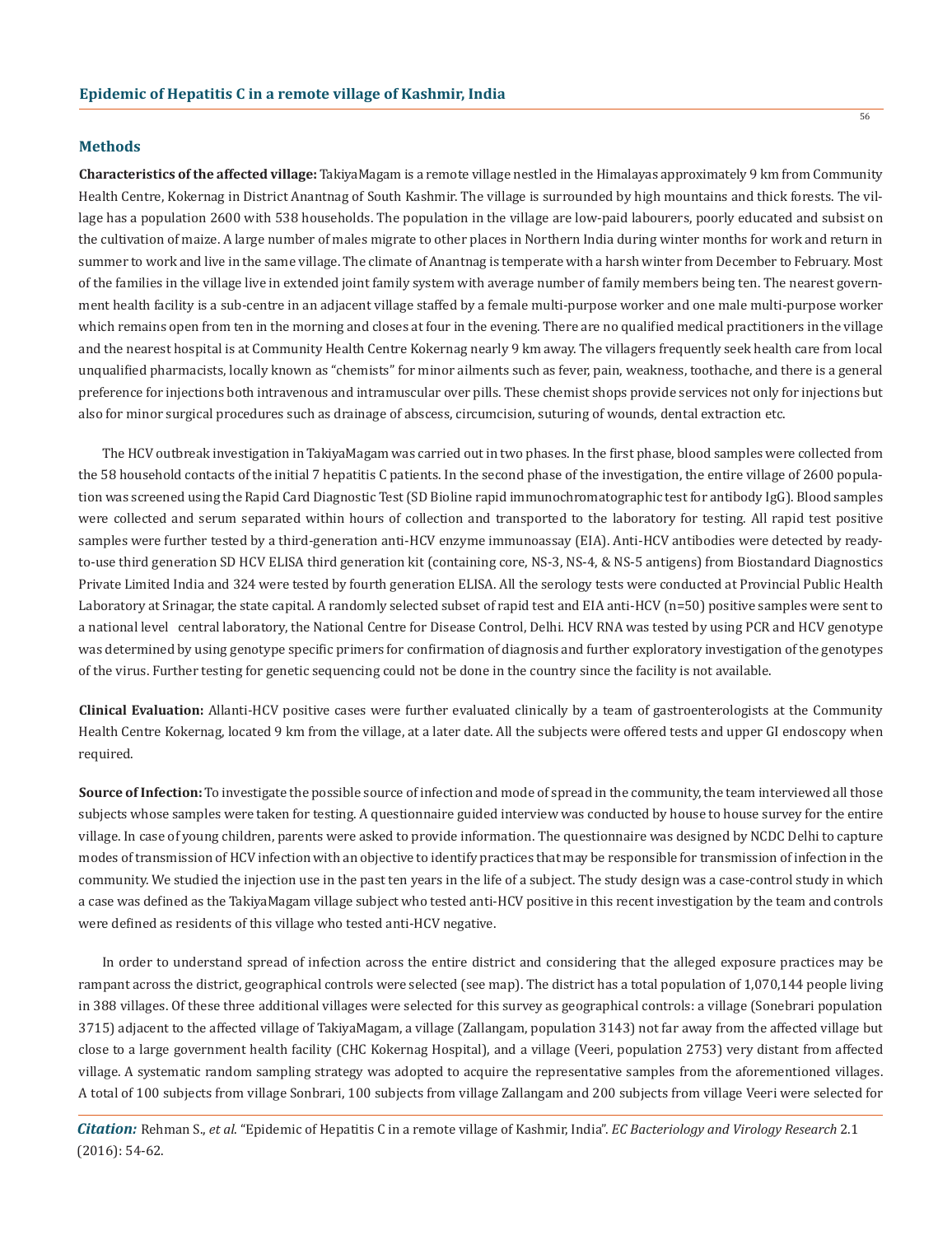interview. Also serum samples were collected from a sub-set of these (25, 25 and 50 subjects respectively) for serological testing for anti-HCV using ELISA at NCDC and National Institute of Virology, Pune.



## **Results**

**Demographic characteristics of TakiyaMagam:** The Rapid Card Diagnostic Test was offered to all village residents; but some residents were away for work in other parts of the country especially Punjab. Out of the population of 2600, 2051 (79%) were available for testing. This included 1199 males (49%) and 1269 (49%) females. Of the 2051 subjects, 787 (38%) were anti-HCV positive by both rapid and third generation ELISA. The rates of anti-HCV positivity among males and females were 33% and 30% respectively. The NCDC laboratory confirmed presence of HCV specific 5'UTR gene in 43/50 samples (86%) using RT-PCR technique. Further, DNA finger printing/ DNA signature experiments was done on 16 RNA positive HCV strains and of these all were found to be HCV genotype 3a.

Table 1 shows the stratification of the 787 subjects by age. Ages ranged from 30 months to 75 years, with 113 subjects being below the age of 15 years (14%). The maximum number of cases is in the age group 15-50 years with a peak at 15-30. The seropositive males showed an age range of 30 months to 75 years and the females had an age range of 4 years to 73 years. Some clustering within households was observed.

Table 2 shows that the prevalence of injection use both IV and IM was very high in this village. These injections were provided by local chemists. Injection use was 83.3 % among cases and 83.8% controls over the past year which was not statistically significant. However, there was a significantly high prevalence of dental procedures among cases as compared to controls  $(p < 0.001)$ . There was no history of blood transfusion among cases or controls and no history of IV drug abuse. Study of exposures in clinically confirmed cases of hepatitis C revealed that they too had a history of utilization of services from local chemists. In some households, there was history of sharing of razors among men-folk.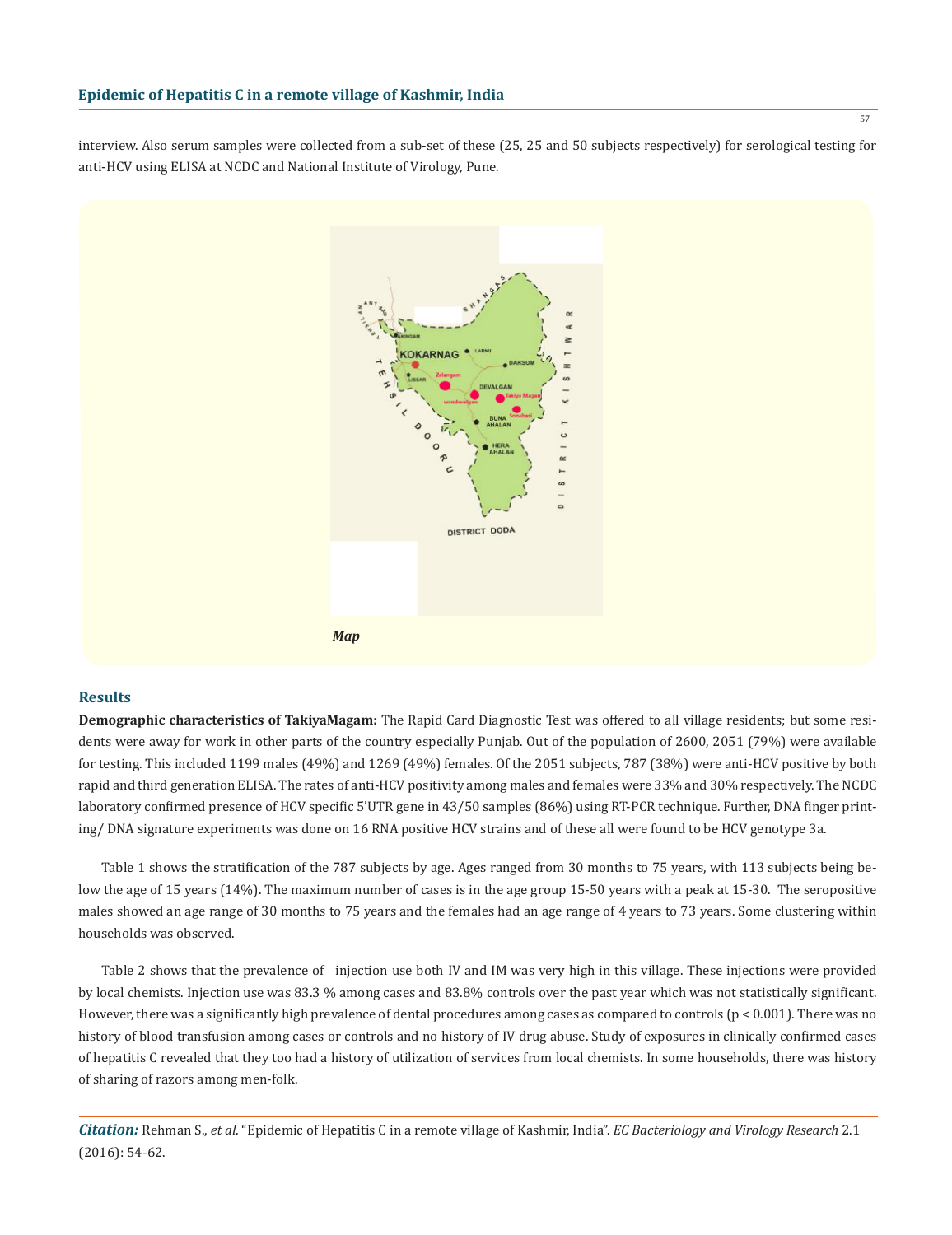| Total population of Village    | 2600                                    |
|--------------------------------|-----------------------------------------|
| Total number of samples tested | 2051                                    |
| Total anti-HCV positive        | 787 (38.37%)<br>95% C.I. 36.3% to 40.5% |
| No. of males infected          | 358 (45.48%)<br>95% C.I. 41.5% to 48.5% |
| No. of females infected        | 429 (54.51%)<br>95% C.I. 51% to 57.8%   |
| No. of children $\leq 5$ years | 2                                       |
| No. of children <15 years      | 93                                      |

| Table 1: Prevalence of anti-HCV positivity in the studied population. |  |  |
|-----------------------------------------------------------------------|--|--|
|-----------------------------------------------------------------------|--|--|

| <b>Risk factor</b>             | Cases $n = 787\frac{6}{6}$<br>(HCV-Positive subjects) | Controls $n=1264\frac{6}{6}$<br>(HCV-Negative subjects) | P value |
|--------------------------------|-------------------------------------------------------|---------------------------------------------------------|---------|
| Use of injections (IM or IV)   | 656 (83.3)                                            | 1060 (83.8)                                             | 0.75    |
| Dental procedures              | 374 (47.5)                                            | 387 (30.6)                                              | < 0.001 |
| Ear/nose piercing (only women) | 681 (86.5)                                            | 1085(85.8)                                              | 0.40    |
| Sharing of razors (only men)   | 420 (53.3)                                            | 692 (54.7)                                              | 0.55    |
| Male sex                       | 358(45.48)                                            | 46.13%                                                  |         |
| <b>Blood transfusion</b>       | Nil                                                   | Nil                                                     |         |
| Tattoo                         | Nil                                                   | Nil                                                     |         |

*Table 2: Frequency of risk factors associated with Anti-HCV positive and negative subjects.*

Table 3 depicts that a high prevalence of injection use was found in village Sonebrari (81.8%) which is adjoining TakiyaMagam and the prevalence of anti-HCV positives was 21%. In village Veeri which is far away from TakiyaMagam 78.4% were found to use injectables but we did not find any anti-HCV positive subjects. However, the prevalence of history of injections/IV drips from local chemists was relatively lower in village Zallangam (45.5%) which is in close proximity to CHC Kokernag, a well-equipped government health facility and here also no anti-HCV positive subjects were found among the samples tested and this is reported as numbers and percentages. The p value using Chi square test is significant for higher injection use in Sonebrari.

| <b>Village</b>                              | <b>Sonebrari</b><br>(adjacent village) | <b>Zallangam</b><br>(near CHC) | <b>Veeri</b><br>(distant village) |
|---------------------------------------------|----------------------------------------|--------------------------------|-----------------------------------|
| Samples collected                           | 100                                    | 100                            | 100                               |
| Samples found positive                      |                                        |                                |                                   |
| Injection use among<br>subjects interviewed |                                        | 45                             | 78                                |

*Table 3: Exposure difference between three villages in District Anantnag.*

**Visit to local chemist shops:** The village has five chemist shops which provide services to the local population and the team visited two of these pharmacies. The owners of both the pharmacies had no educational qualification in pharmacy discipline. They reported providing 10-15 injections per day usually antibiotics, analgesics, vitamins and glucose infusions. In each chemist shop there is a small room adjacent to the main pharmacy where IV infusions and injections are given. In this way, the chemist loads injections in one room and provides services in other room. One interesting finding was the use of large volume diluents for injection purpose. The chemist's use a single bottle of a diluents e.g. Normal Saline on patients till it is exhausted after putting one needle into the bottle which is also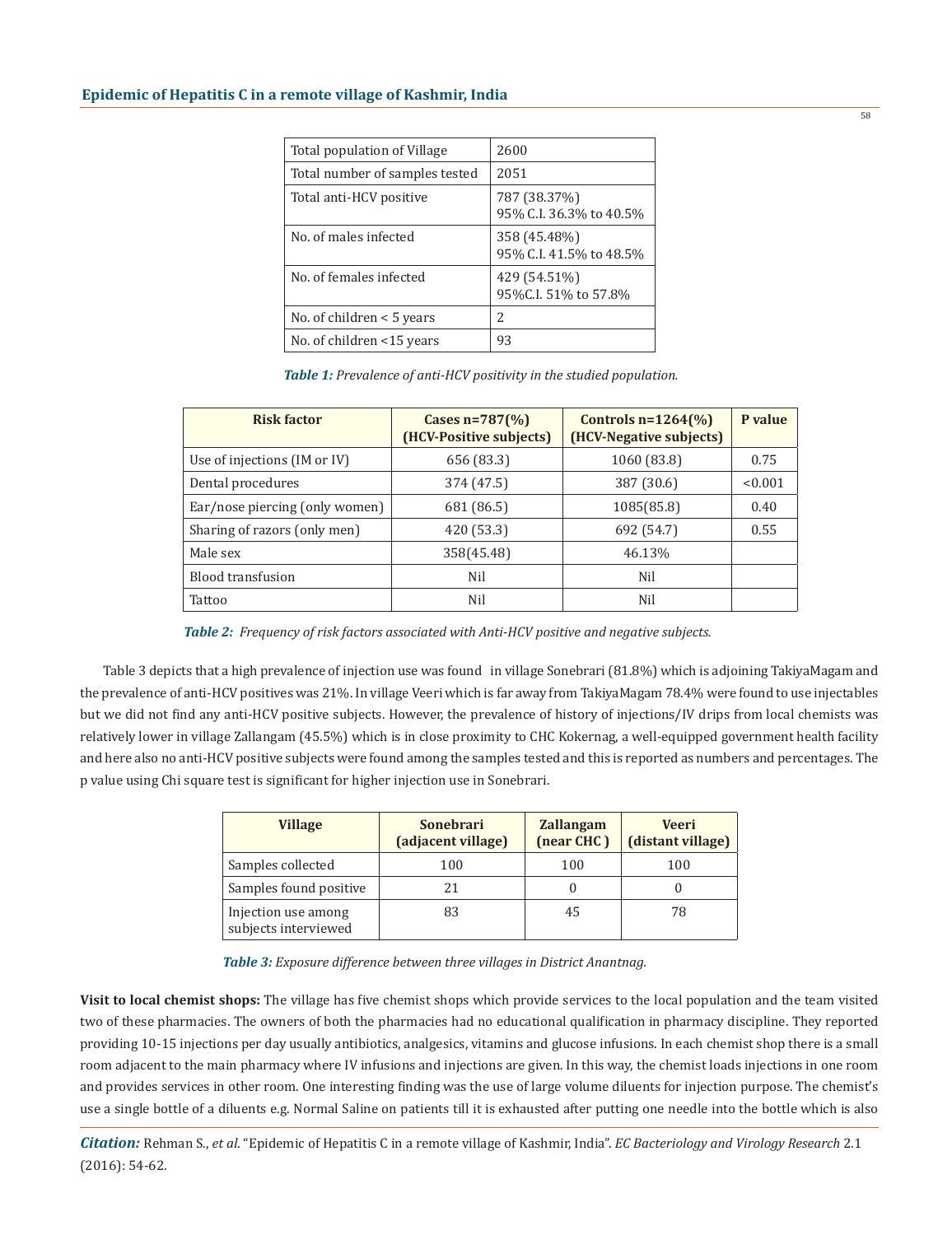**Visit to local chemist shops:** The village has five chemist shops which provide services to the local population and the team visited two of these pharmacies. The owners of both the pharmacies had no educational qualification in pharmacy discipline. They reported providing 10-15 injections per day usually antibiotics, analgesics, vitamins and glucose infusions. In each chemist shop there is a small room adjacent to the main pharmacy where IV infusions and injections are given. In this way, the chemist loads injections in one room and provides services in other room. One interesting finding was the use of large volume diluents for injection purpose. The chemist's use a single bottle of a diluents e.g. Normal Saline on patients till it is exhausted after putting one needle into the bottle which is also not changed. They stated that they use disposable syringes and displayed availability of needle destroyers but the survey team could not find any disposed syringe /needle on the day of visit. One chemist also agreed that he was providing suturing services for injuries which happened 1-2 times a month. The understanding of biomedical waste management was lacking.

| S.No           | <b>Sex</b> | Age      | <b>Clinical characteristics</b>                                                                                                                                               | Genotype | <b>Viral load</b> |
|----------------|------------|----------|-------------------------------------------------------------------------------------------------------------------------------------------------------------------------------|----------|-------------------|
| 1.             | Male       | 65 years | Chronic HCV infection end stage liver disease hepato-<br>cellular carcinoma                                                                                                   | 3a       |                   |
| 2.             | Female     | 28 years | Incidentally discovered as Hep c positive during pre-<br>surgical work up. On treatment                                                                                       | 3a       | 1364              |
| 3.             | Male       | 19 years | Incidentally discovered as Hep c positive during<br>presurgical work up at community Health centre. On<br>treatment                                                           | 3a       | 108,000 IU/ml     |
| $\overline{4}$ | Female     | 39 years | G3 P2 pregnant at the time of study incidentally<br>discovered as Hep C positive during antenatal workup<br>by attending obstetrician. Both children are anti-HCV<br>negative | 3        | 2,140,000 IU/ml   |
| 5.             | Male       | 30 years | Was investigated when wife found anti-HCV positive.<br>On treatment.                                                                                                          | 3        | 4619 IU/ml        |
| 6.             | Female     | 25 years | Prmigravida was incidentally discovered as Hep C posi-<br>tive during antenatal workup. Wife of serial no.5                                                                   | 3        | 12,853 IU/ml      |
| 7              | Female     | 39 years | Incidentally discovered as Hep c positive during<br>presurgical work up at Community Health centre. On<br>treatment since November 2011                                       | 3        | 609,000 IU/ml     |

*Supplementary table: Parameters of seven clinically confirmed cluster of HCV patient.*

## **Discussion**

This epidemic can be likened to the epidemic of Hepatitis C in Egypt [6] in which the sero-positivity was 33 % among Egyptian military recruits and was related to the parenteral exposure to the virus. A nationwide campaign against schistosomiasis between 1920 and 1980 played a major role in the extensive spread of hepatitis C virus which involved several injections over the course of weeks and the reuse of syringes without sterilization [10]. Another study which studied the relationship between therapeutic injections and hepatitis C in Pakistan [4] found a high incidence of 6.5% in a community living in Hafizabad, Punjab. The study also concluded that males were slightly more likely to be affected than a female (7.6% vs 5.6%) which has been demonstrated in the present study also. Similarly, a sero-epidemiological community based survey across the border in Punjab, India, found an anti-HCV positive prevalence rate of 5.2% with no difference among males and females. Various risk factors for acquiring HCV infection identified were history of surgery, dental treatment, and unprotected sex [11]. However, a community based study on HCV prevalence in West Bengal India has reported an overall prevalence of 0.9% in India [12]. This means that within India also the distribution of HCV prevalence is patchy with areas of high prevalence and the outbreak mentioned in this study is unprecedented. We took only small samples from the three control villages and only extrapolations can be made. The purpose of inclusion of these geographical control villages was to know the extent of spread of infection in the district through an epidemiological approach.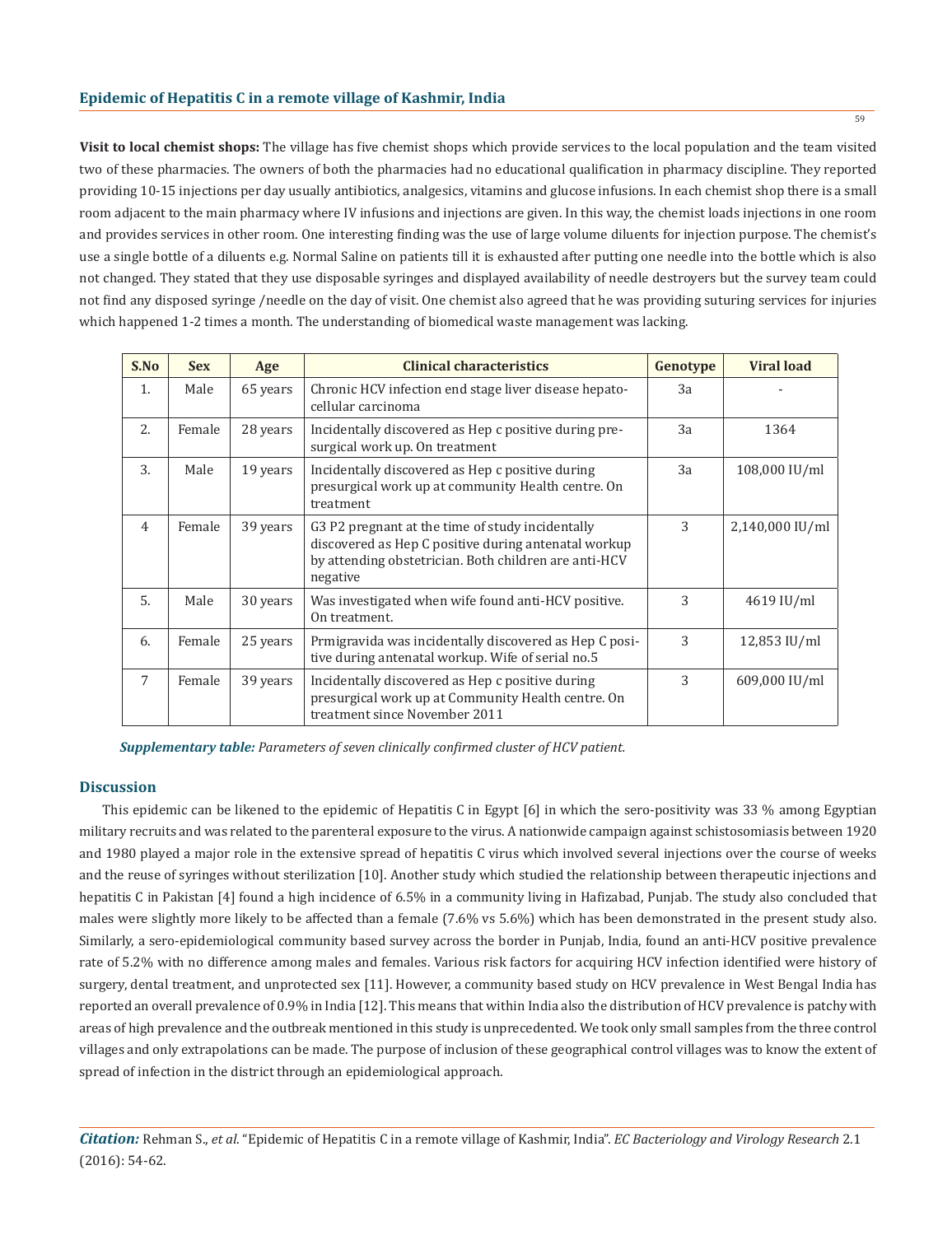Another important fact that emerged from our study was that nearly 14.35% were below the age of 15 years and 47 (6%) were below 10 years. In Hafizabad Pakistan, no children below 5 years were found to be infected whereas we found infection in 2 children below the age of five years possibly resulting from vertical transmission of the virus. In the study in Indian Punjab, highest prevalence was noted in the 41-60 year age group, similar to our study [11].

Today, HCV-2 and HCV-3 make up roughly 30% of the chronic HCV infections in the Western world13 HCV-3 itself accounts for 35–80% of chronic HCV infections in regions such as the Indian subcontinent, South-East Asia and Australia [9]. In our study genotype 3a was found in all the specimens tested pointing towards an epidemic form of the disease. The males of this village, visit other parts of North India during winter months as labourers, which may put them at a higher risk of infection: once infected they also serve as a source of transmission of infection both in their village and further afield. The impact of the disease on the individuals, on the state and on the country is unimaginable. The economic considerations are huge both in terms of morbidity, loss of work-days and also in terms of expenditure on treatment.

At an individual level, chronic hepatitis C is linked to the development of cirrhosis and hepatocellular carcinoma in many areas of the world. The abuse of injections in the developing world has reached alarming proportions in recent years. Formal and informal health care providers administer far too many injections to clients who perceive this form of treatment as superior to all other forms of medicine administration [13]. Health care providers charge more for injections than for oral medication and thus providing injections is an economic incentive for them. At the same time this persistent demand for injectables has to be reduced by targeted health education not only among the residents but also health care providers. Massive health education campaigns are required to make people aware of the ill-effects of unsafe injections so that the patients are aware of other, safer options and through continuous education and training of formal and informal health care providers in safe injection practices. The outbreak was followed by large-scale education and awareness programmes in the area regarding safe injection practices and use of safe dental procedures. Education campaigns were conducted both for local population as well was health care workers. Targeted counseling was provided to HCV positive patients about limitation of spread of infection.

There is widespread use of injections in all the four villages in this study, a situation which may exist in the rest of the state. Stopping the re-use of unsterilized disposable needles and syringes is important to interrupt the transmission not only of HCV but other viruses that may be transmitted via therapeutic injections [14]. Unregulated use of injections by untrained individuals must be stopped in conjunction with health education of the population and health care providers regarding safe injections. Injection equipment needs to be sterile and a regulatory mechanism has to be kept in place throughout the country. In addition, the use of large-volume diluents, which are used extensively, needs to be stopped. Moreover, use of safe injections and sterilized equipment during dental procedures is a necessity. How much of infection was contributed to by unsafe injections and dental procedures and how much by use of large volume diluents could not be ascertained.

#### **Study Limitations**

Genetic sequencing of the HCV was not possible which could have led us to construction of a phylogenetic tree and linking this epidemic to other areas of increased HCV prevalence in India and Pakistan. Recall bias among surveyed individuals about the number of injections/dental procedures they had undergone in the past.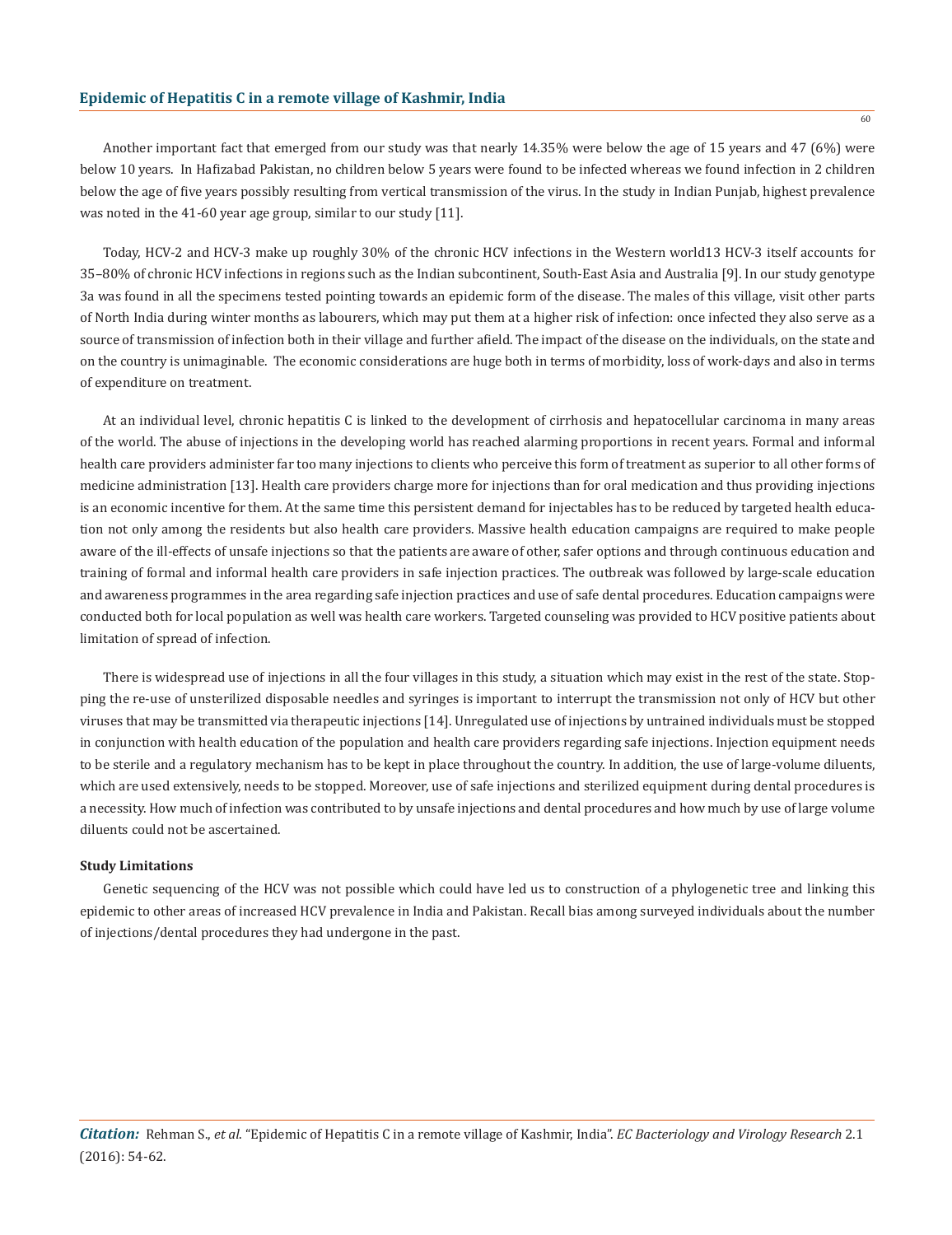# **Acknowledgement**

We hereby acknowledge the work done during the survey and data entry of the patients

# **At District Level**

- 1. Dr. Fazil Kochak (Chief Medical Officer Anantnag)
- 2. Dr. Majid Mirab (Medical Superintendent DH Anantnag)
- 3. Dr. M .Y. Zagoo (Block Medical Officer Larnoo).
- 4. Dr. M.Iqbal (Medical Superintendent JLNM Hospital Srinagar).
- 5. Dr. Imtiyaz Ur Rehman (District Epidemiologist IDSP)
- 6. Mr. Ishfaq ur Rehman (District Data Manager IDSP )

# **At Divisional Level**

- 1. Dr. Afshan Abdullah (State Epidemiologist IDSP)
- 2. Dr. Tasaduq Shafi (District Epidemiologist IDSP)
- 3. Dr. Feroz Ahmad (State Microbiologist)
- 4. Mr. Imtiyaz Amin (State DM)
- 5. Ms Irfana Bhat (State DEO)

# **Bibliography**

- 1. "State of the World's Vaccines and Immunization Geneva". World Health Organization/United Nations Childrens Fund (1996):159.
- 2. World Health Organization. "Guidelines for the screening, care and treatment of persons with hepatitis C infection". *HIV/AIDS*   $(2014).$
- 3. World Health Organization. "Fact sheet". *Hepatitis* (2011).
- 4. Luby SP., *et al*. "The relationship between therapeutic injections and high prevalence of hepatitis C infection in Hafizabad Paki stan". *Epidemiology and Infection* 119.3(1997): 349-356.
- 5. Ho MS. "High rate of hepatitis C virus infection in an isolated community:persistenthyperendemicity or period-related phenom ena?" *Journal of Medical Virology* 52.4 (1997): 370-376.
- 6. Farghaly AG and Barakat RM. "Prevalence,Impact and Risk Factors of hepatitis C infection". *Journal of Egyptain Public Health As sociation* 68.2 (1993): 63-79.
- 7. Mukhopadhyaya A. "Hepatitis C in India". *Journal of Biosciences* 33.4 (2008): 465–473.
- 8. ChowdhuryA., *et al*. "Hepatitis C virus infection in the general population:a community –based study in West Bengal". *Hepatology* 37.4 (2003): 802-809.
- 9. Sood A., *et al*. "Prevalence of hepatitis C virus in a selected geographical area of northern India: a population based survey". *Indian Journal of Gastroenterology* 31.5 (2012): 232-236.
- 10. Smith DB., *et al*. "Variation of the hepatitis C virus 5¢ non-coding region: implications for secondary structure, virus and typing. The International HCV Collaborative Study Group". *Journal of General Virology* 76 (1995): 1749-1761.
- 11. Simonsen L., *et al*. "Unsafe injections in the developing world and transmission of blood borne pathogens: a review". *Bulletin of the World Health Organization* 77.10 (1999): 789-800.
- 12. Frank C., *et al*. "The role of parenteral antischistosomal therapy in the spread of hepatitis C virus in Egypt". *Lancet* 11. 355 (2000): 887-891.
- 13. Wartelle-Bladou C., *et al*. "Hepatitis C therapy in non-genotype 1 patients: the near future". *Journal of Viral Hepatitis* 19.8( 2012): 525-536.
- 14. Hissar SS., *et al*. "Hepatitis C virus genotype 3 predominates in North and Central India and is associated with significant histo pathologic liver disease". *Journal of Medical Virology* 78.4( 2006): 452–458.

*Citation:* Rehman S., *et al*. "Epidemic of Hepatitis C in a remote village of Kashmir, India". *EC Bacteriology and Virology Research* 2.1 (2016): 54-62.

61